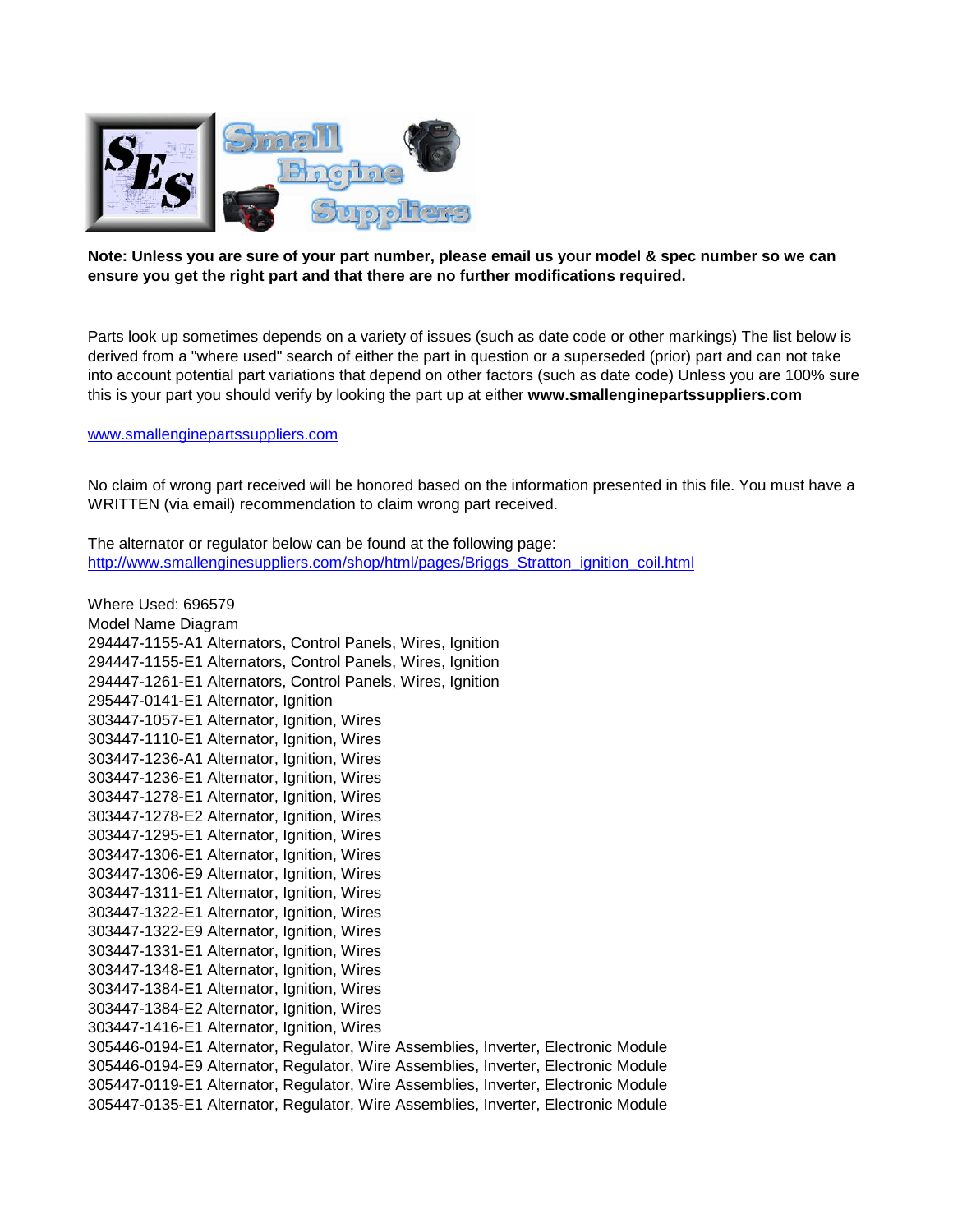305447-0139-E1 Alternator, Regulator, Wire Assemblies, Inverter, Electronic Module 305447-0139-E2 Alternator, Regulator, Wire Assemblies, Inverter, Electronic Module Page 1 of 24 305447-0147-E1 Alternator, Regulator, Wire Assemblies, Inverter, Electronic Module 305447-0177-E1 Alternator, Regulator, Wire Assemblies, Inverter, Electronic Module 305447-0177-E9 Alternator, Regulator, Wire Assemblies, Inverter, Electronic Module 305447-0181-E1 Alternator, Regulator, Wire Assemblies, Inverter, Electronic Module 305447-0184-E1 Alternator, Regulator, Wire Assemblies, Inverter, Electronic Module 305447-0186-E1 Alternator, Regulator, Wire Assemblies, Inverter, Electronic Module 350447-1009-A1 Alternator, Ignition 350447-1009-E1 Alternator, Ignition 350447-1009-E2 Alternator, Ignition 350447-1009-E9 Alternator, Ignition 350447-1012-A1 Alternator, Ignition 350447-1012-E1 Alternator, Ignition 350447-1028-A1 Alternator, Ignition 350447-1029-A1 Alternator, Ignition 350447-1029-E1 Alternator, Ignition 350447-1057-E1 Alternator, Ignition 350447-1108-E1 Alternator, Ignition 350447-1241-E1 Alternator, Ignition 350447-1241-E3 Alternator, Ignition 350447-1264-E1 Alternator, Ignition 350447-1276-E1 Alternator, Ignition 350447-1282-E1 Alternator, Ignition 350447-1288-E1 Alternator, Ignition 350447-1288-E9 Alternator, Ignition 350447-1299-E1 Alternator, Ignition 351447-1045-E1 Alternator, Ignition 351777-1143-E1 Alternator, Controls, Ignition, Governor Spring 356442-0065-B1 Alternator, Ignition 356442-0065-E1 Alternator, Ignition Page 2 of 24 356442-0065-E9 Alternator, Ignition 356442-0119-E1 Alternator, Ignition 356442-0119-G1 Alternator, Ignition 356442-0126-E1 Alternator, Ignition 356442-0126-G1 Alternator, Ignition 356442-0127-B1 Alternator, Ignition 356442-0127-E1 Alternator, Ignition 356442-0127-E9 Alternator, Ignition 356442-0128-B1 Alternator, Ignition 356442-0128-E1 Alternator, Ignition 356442-0128-E9 Alternator, Ignition 356442-0186-B1 Alternator, Ignition 356442-0186-E1 Alternator, Ignition 356442-0186-E9 Alternator, Ignition 356445-0173-E1 Alternator, Ignition 356447-0075-E1 Alternator, Ignition 356447-0075-G1 Alternator, Ignition 356447-0078-E1 Alternator, Ignition 356447-0078-G1 Alternator, Ignition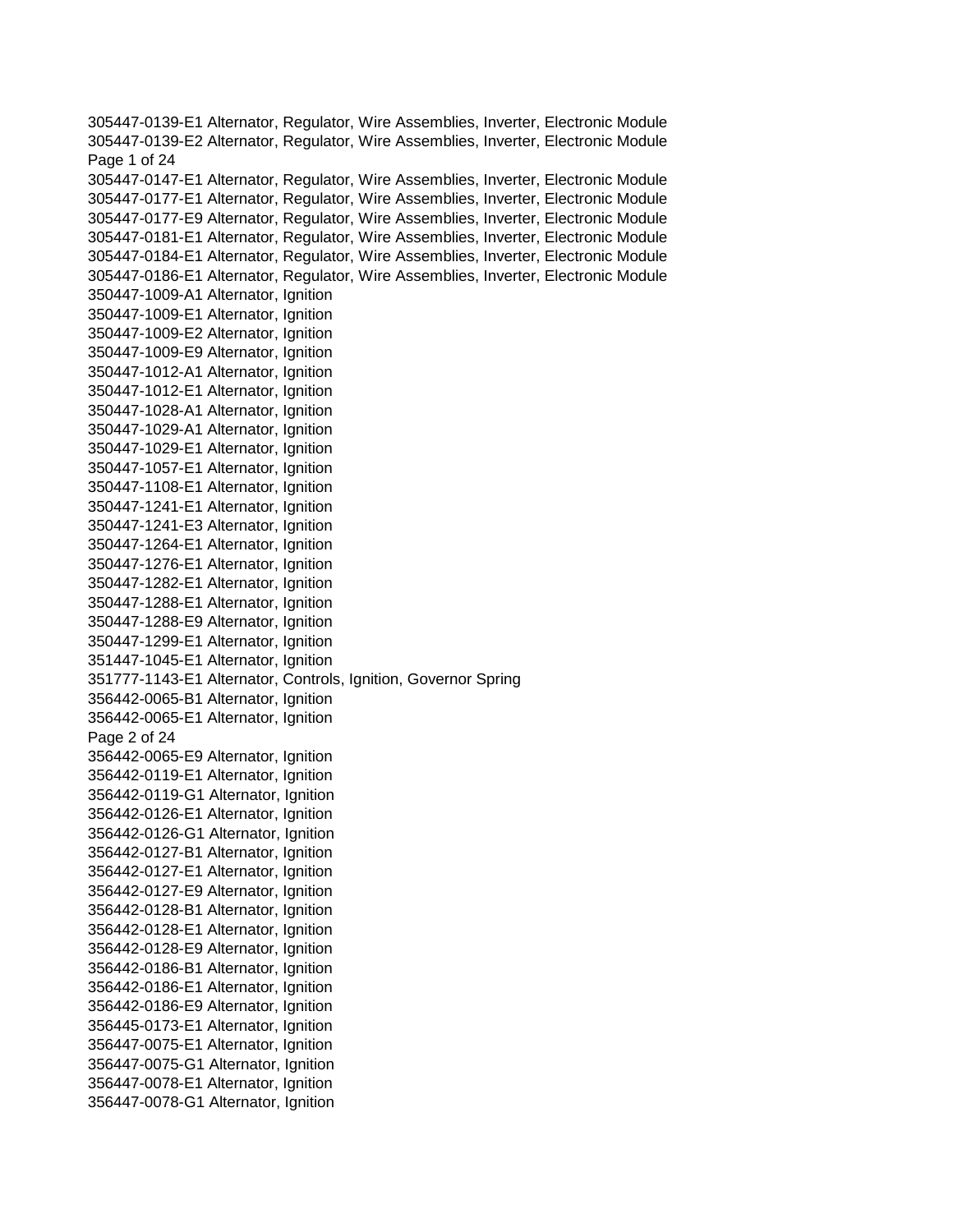356447-0079-E1 Alternator, Ignition 356447-0079-G1 Alternator, Ignition 356447-0096-B1 Alternator, Ignition 356447-0096-E1 Alternator, Ignition 356447-0096-E9 Alternator, Ignition 356447-0114-E1 Alternator, Ignition 356447-0114-G1 Alternator, Ignition 356447-0115-E1 Alternator, Ignition 356447-0115-G1 Alternator, Ignition 356447-0117-E1 Alternator, Ignition Page 3 of 24 356447-0117-G1 Alternator, Ignition 356447-0118-E1 Alternator, Ignition 356447-0118-G1 Alternator, Ignition 356447-0121-E1 Alternator, Ignition 356447-0121-G1 Alternator, Ignition 356447-0122-B1 Alternator, Ignition 356447-0122-E1 Alternator, Ignition 356447-0122-E9 Alternator, Ignition 356447-0123-E1 Alternator, Ignition 356447-0123-G1 Alternator, Ignition 356447-0124-E1 Alternator, Ignition 356447-0124-G1 Alternator, Ignition 356447-0125-B1 Alternator, Ignition 356447-0125-E1 Alternator, Ignition 356447-0125-E9 Alternator, Ignition 356447-0129-E2 Alternator, Ignition 356447-0129-G2 Alternator, Ignition 356447-0133-E1 Alternator, Ignition 356447-0133-G1 Alternator, Ignition 356447-0135-E1 Alternator, Ignition 356447-0135-G1 Alternator, Ignition 356447-0139-E1 Alternator, Ignition 356447-0139-G1 Alternator, Ignition 356447-0140-E1 Alternator, Ignition 356447-0140-E2 Alternator, Ignition 356447-0140-G1 Alternator, Ignition 356447-0140-G2 Alternator, Ignition 356447-0141-E1 Alternator, Ignition 356447-0141-G1 Alternator, Ignition Page 4 of 24 356447-0142-E1 Alternator, Ignition 356447-0142-G1 Alternator, Ignition 356447-0145-E1 Alternator, Ignition 356447-0145-G1 Alternator, Ignition 356447-0148-B1 Alternator, Ignition 356447-0148-E1 Alternator, Ignition 356447-0148-E9 Alternator, Ignition 356447-0149-E1 Alternator, Ignition 356447-0149-G1 Alternator, Ignition 356447-0150-E1 Alternator, Ignition 356447-0150-G1 Alternator, Ignition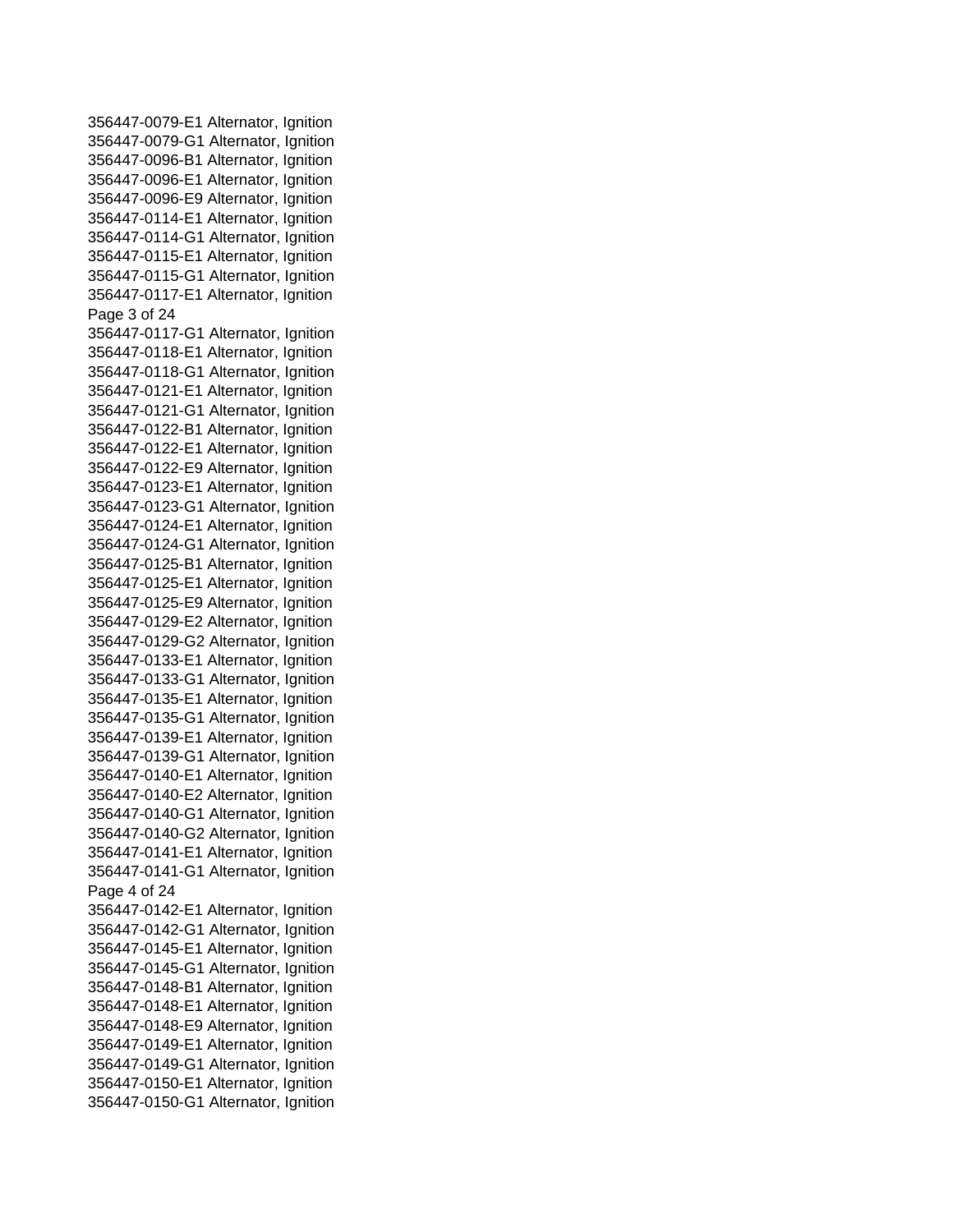356447-0152-E1 Alternator, Ignition 356447-0154-E1 Alternator, Ignition 356447-0154-G1 Alternator, Ignition 356447-0155-E1 Alternator, Ignition 356447-0155-G1 Alternator, Ignition 356447-0156-E1 Alternator, Ignition 356447-0157-E1 Alternator, Ignition 356447-0157-G1 Alternator, Ignition 356447-0158-E1 Alternator, Ignition 356447-0158-G1 Alternator, Ignition 356447-0159-E1 Alternator, Ignition 356447-0159-G1 Alternator, Ignition 356447-0160-B1 Alternator, Ignition 356447-0160-E1 Alternator, Ignition 356447-0160-E9 Alternator, Ignition 356447-0161-E1 Alternator, Ignition 356447-0161-G1 Alternator, Ignition 356447-0162-E1 Alternator, Ignition Page 5 of 24 356447-0162-G1 Alternator, Ignition 356447-0163-E1 Alternator, Ignition 356447-0163-G1 Alternator, Ignition 356447-0164-E1 Alternator, Ignition 356447-0164-G1 Alternator, Ignition 356447-0168-B1 Alternator, Ignition 356447-0168-E1 Alternator, Ignition 356447-0168-E9 Alternator, Ignition 356447-0169-E1 Alternator, Ignition 356447-0169-G1 Alternator, Ignition 356447-0171-E1 Alternator, Ignition 356447-0171-G1 Alternator, Ignition 356447-0172-E1 Alternator, Ignition 356447-0172-G1 Alternator, Ignition 356447-0174-E1 Alternator, Ignition 356447-0174-G1 Alternator, Ignition 356447-0177-E1 Alternator, Ignition 356447-0177-G1 Alternator, Ignition 356447-0179-E1 Alternator, Ignition 356447-0179-G1 Alternator, Ignition 356447-0180-B1 Alternator, Ignition 356447-0180-E1 Alternator, Ignition 356447-0180-E9 Alternator, Ignition 356447-0183-B1 Alternator, Ignition 356447-0183-E1 Alternator, Ignition 356447-0183-E9 Alternator, Ignition 356447-0189-E1 Alternator, Ignition 356447-0189-G1 Alternator, Ignition 356447-0191-B1 Alternator, Ignition Page 6 of 24 356447-0191-E1 Alternator, Ignition 356447-0191-E9 Alternator, Ignition 356447-0194-E1 Alternator, Ignition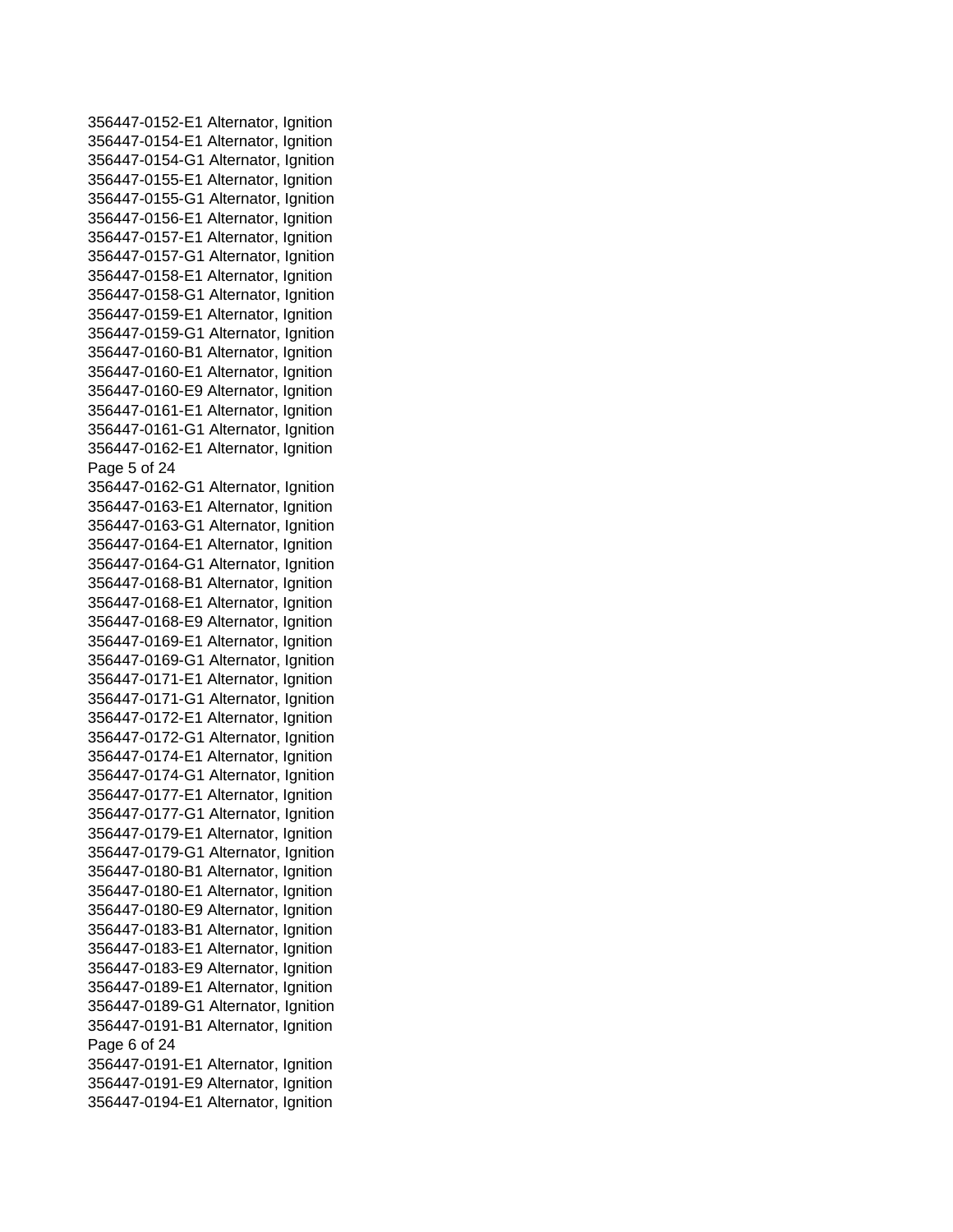356447-0194-G1 Alternator, Ignition 356447-0197-E1 Alternator, Ignition 356447-0197-G1 Alternator, Ignition 356447-0199-E1 Alternator, Ignition 356447-0199-G1 Alternator, Ignition 356447-0200-E1 Alternator, Ignition 356447-0200-G1 Alternator, Ignition 356447-0201-E1 Alternator, Ignition 356447-0201-G1 Alternator, Ignition 356447-0202-E1 Alternator, Ignition 356447-0202-G1 Alternator, Ignition 356447-0203-E1 Alternator, Ignition 356447-0203-G1 Alternator, Ignition 356447-0206-B1 Alternator, Ignition 356447-0206-E1 Alternator, Ignition 356447-0206-E9 Alternator, Ignition 356447-0215-E1 Alternator, Ignition 356447-0215-G1 Alternator, Ignition 356447-0216-E1 Alternator, Ignition 356447-0216-G1 Alternator, Ignition 356447-0217-E1 Alternator, Ignition 356447-0217-G1 Alternator, Ignition 356447-0218-E1 Alternator, Ignition 356447-0218-E9 Alternator, Ignition 356447-0219-E1 Alternator, Ignition 356447-0219-G1 Alternator, Ignition Page 7 of 24 356447-0220-E1 Alternator, Ignition 356447-0220-G1 Alternator, Ignition 356447-0331-E1 Alternator, Ignition 356447-0331-G1 Alternator, Ignition 35644A-0116-E1 Alternator, Ignition 35644A-0116-G1 Alternator, Ignition 35644A-0166-E1 Alternator, Ignition 35644A-0166-G1 Alternator, Ignition 35644A-0167-B1 Alternator, Ignition 35644A-0167-E1 Alternator, Ignition 35644A-0167-E9 Alternator, Ignition 35644A-0175-E1 Alternator, Ignition 35644A-0175-G1 Alternator, Ignition 356777-0110-E1 Alternator, Ignition, Controls, Springs 381442-0102-E1 Alternator, Ignition 381442-0194-E1 Alternator, Ignition 381442-0256-E1 Alternator, Ignition 381446-0252-E1 Alternator, Ignition 381447-0023-E1 Alternator, Ignition 381447-0024-E1 Alternator, Ignition 381447-0048-E2 Alternator, Ignition 381447-0064-E1 Alternator, Ignition 381447-0074-E1 Alternator, Ignition 381447-0075-E1 Alternator, Ignition 381447-0075-E2 Alternator, Ignition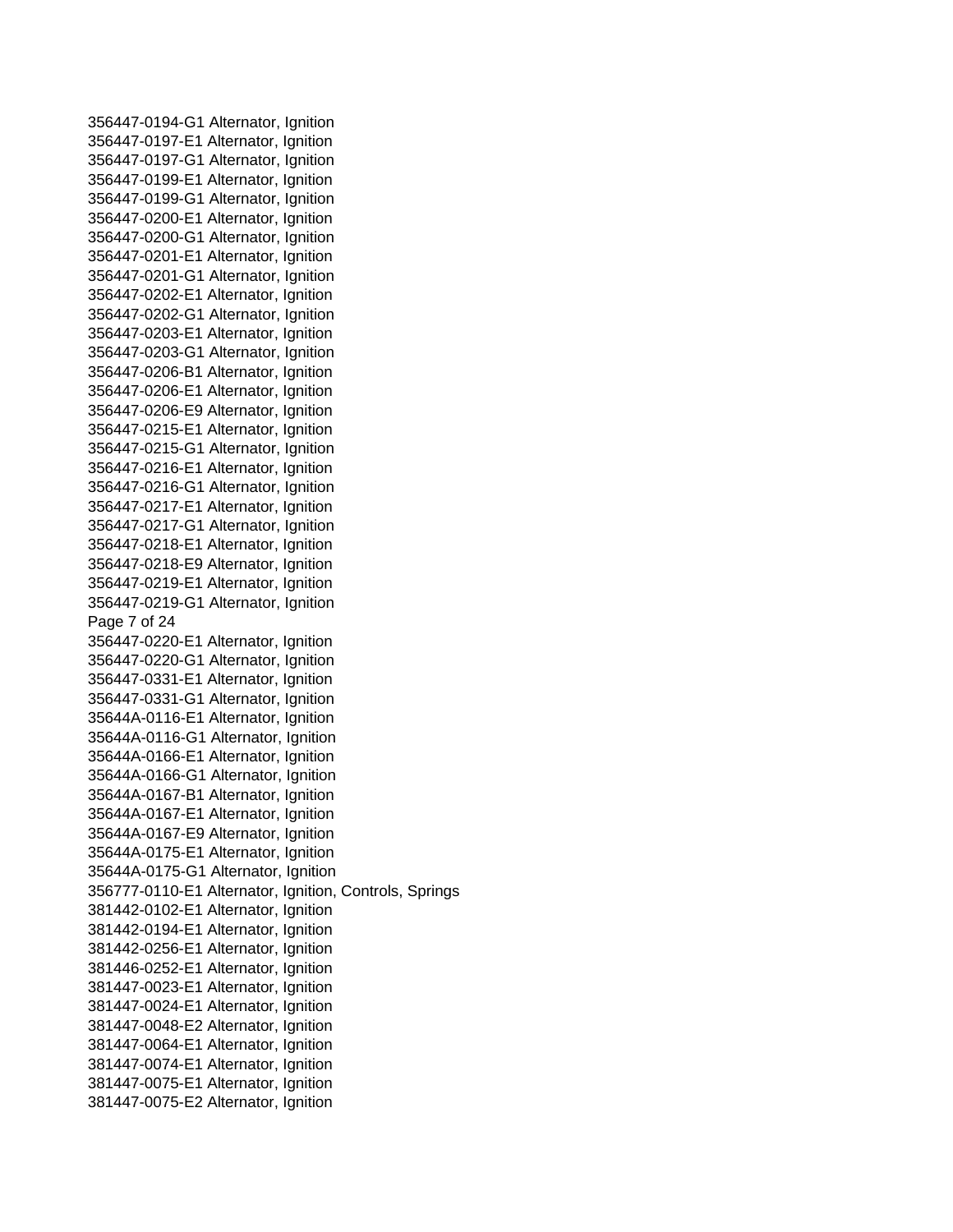381447-0077-E1 Alternator, Ignition 381447-0079-E1 Alternator, Ignition 381447-0096-E1 Alternator, Ignition 381447-0111-E1 Alternator, Ignition Page 8 of 24 381447-0114-E1 Alternator, Ignition 381447-0116-E1 Alternator, Ignition 381447-0117-E1 Alternator, Ignition 381447-0118-E1 Alternator, Ignition 381447-0119-E1 Alternator, Ignition 381447-0130-E1 Alternator, Ignition 381447-0134-E1 Alternator, Ignition 381447-0135-E1 Alternator, Ignition 381447-0136-E1 Alternator, Ignition 381447-0137-E1 Alternator, Ignition 381447-0140-E1 Alternator, Ignition 381447-0143-E1 Alternator, Ignition 381447-0144-E1 Alternator, Ignition 381447-0144-E2 Alternator, Ignition 381447-0145-E1 Alternator, Ignition 381447-0146-E1 Alternator, Ignition 381447-0149-E1 Alternator, Ignition 381447-0150-E1 Alternator, Ignition 381447-0151-E1 Alternator, Ignition 381447-0152-E1 Alternator, Ignition 381447-0156-E1 Alternator, Ignition 381447-0158-E1 Alternator, Ignition 381447-0171-E1 Alternator, Ignition 381447-0178-E1 Alternator, Ignition 381447-0181-E1 Alternator, Ignition 381447-0181-E2 Alternator, Ignition 381447-0193-E1 Alternator, Ignition 381447-0196-E1 Alternator, Ignition 381447-0221-E1 Alternator, Ignition Page 9 of 24 381447-0228-E1 Alternator, Ignition 381447-0233-E1 Alternator, Ignition 381447-0235-E1 Alternator, Ignition 381447-0245-E1 Alternator, Ignition 381447-0245-E2 Alternator, Ignition 381447-0246-E1 Alternator, Ignition 381447-0247-E1 Alternator, Ignition 381447-0248-E1 Alternator, Ignition 381447-0249-E1 Alternator, Ignition 381447-0250-E1 Alternator, Ignition 381447-0251-E1 Alternator, Ignition 381447-0253-E1 Alternator, Ignition 381447-0254-E1 Alternator, Ignition 381447-0255-E1 Alternator, Ignition 381447-0257-E1 Alternator, Ignition 381447-0258-E1 Alternator, Ignition 381447-0258-E2 Alternator, Ignition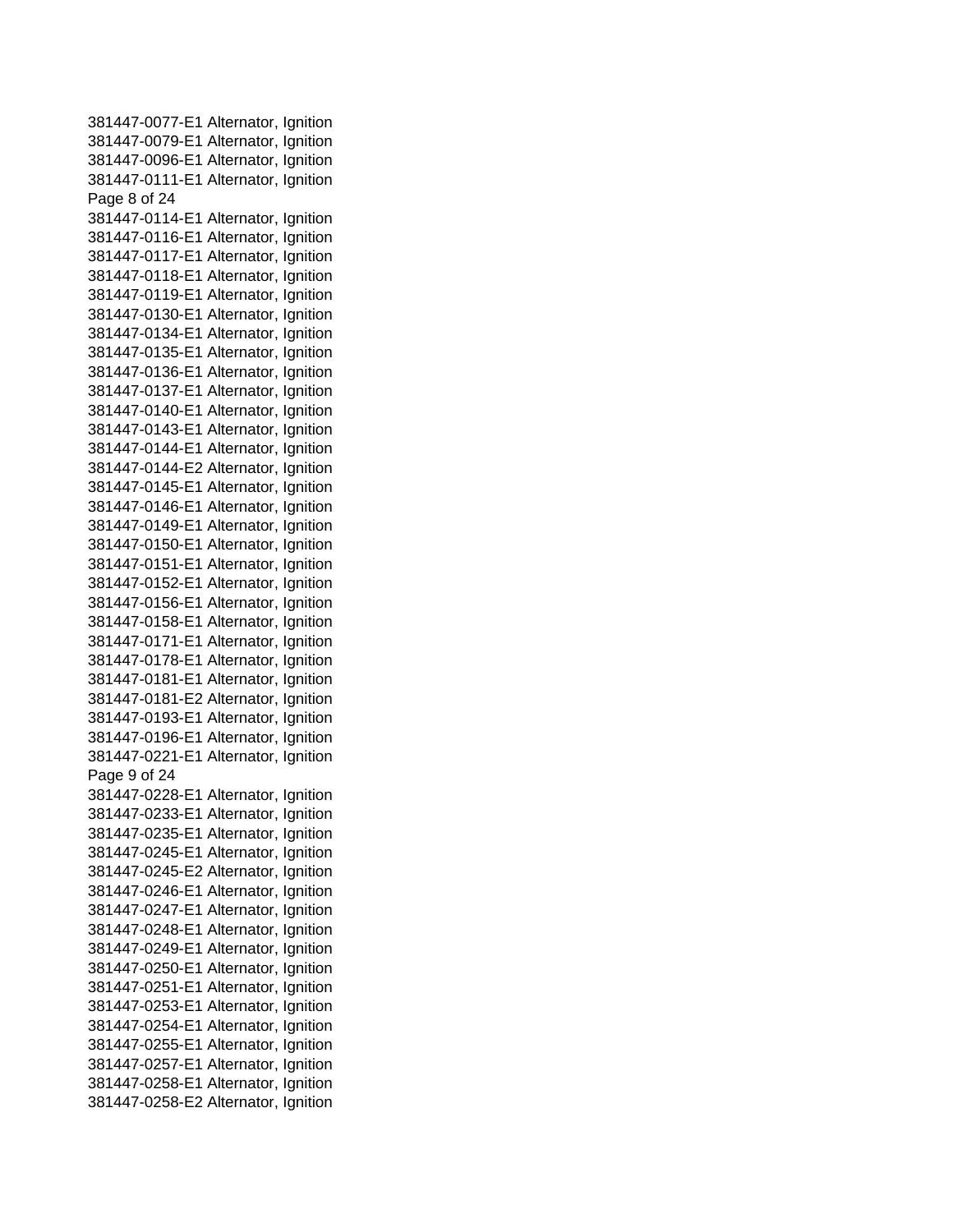381447-0261-E1 Alternator, Ignition 381447-0266-E1 Alternator, Ignition 381447-0268-E1 Alternator, Ignition 381447-0268-E2 Alternator, Ignition 381447-0270-E1 Alternator, Ignition 381447-0271-E1 Alternator, Ignition 381447-0273-E1 Alternator, Ignition 381447-0274-E1 Alternator, Ignition 381447-0275-E1 Alternator, Ignition 381447-0277-E1 Alternator, Ignition 381447-0279-E1 Alternator, Ignition 381447-0280-E1 Alternator, Ignition Page 10 of 24 381447-0306-E1 Alternator, Ignition 385447-0119-E1 Alternator, Ignition 385447-0119-G1 Alternator, Ignition 385447-0126-E1 Alternator, Ignition 385447-0126-G1 Alternator, Ignition 385447-0253-E1 Alternator, Ignition 385447-0253-G1 Alternator, Ignition 386442-0115-E1 Alternators, Wires, Ignition, Regulators 386442-0115-G1 Alternators, Wires, Ignition, Regulators 386446-0193-G1 Alternators, Wires, Ignition, Regulators 386447-0020-G1 Alternators, Wires, Ignition, Regulators 386447-0021-E1 Alternators, Wires, Ignition, Regulators 386447-0021-G1 Alternators, Wires, Ignition, Regulators 386447-0047-G1 Alternators, Wires, Ignition, Regulators 386447-0048-G1 Alternators, Wires, Ignition, Regulators 386447-0065-E1 Alternators, Wires, Ignition, Regulators 386447-0065-E2 Alternators, Wires, Ignition, Regulators 386447-0065-G1 Alternators, Wires, Ignition, Regulators 386447-0065-G2 Alternators, Wires, Ignition, Regulators 386447-0077-E1 Alternators, Wires, Ignition, Regulators 386447-0077-G1 Alternators, Wires, Ignition, Regulators 386447-0079-E1 Alternators, Wires, Ignition, Regulators 386447-0079-G1 Alternators, Wires, Ignition, Regulators 386447-0100-E1 Alternators, Wires, Ignition, Regulators 386447-0112-E1 Alternators, Wires, Ignition, Regulators 386447-0112-G1 Alternators, Wires, Ignition, Regulators 386447-0113-E1 Alternators, Wires, Ignition, Regulators 386447-0114-E1 Alternators, Wires, Ignition, Regulators 386447-0114-G1 Alternators, Wires, Ignition, Regulators Page 11 of 24 386447-0116-E1 Alternators, Wires, Ignition, Regulators 386447-0116-G1 Alternators, Wires, Ignition, Regulators 386447-0119-E1 Alternators, Wires, Ignition, Regulators 386447-0119-G1 Alternators, Wires, Ignition, Regulators 386447-0120-E1 Alternators, Wires, Ignition, Regulators 386447-0121-E1 Alternators, Wires, Ignition, Regulators 386447-0121-G1 Alternators, Wires, Ignition, Regulators 386447-0122-E1 Alternators, Wires, Ignition, Regulators 386447-0122-E2 Alternators, Wires, Ignition, Regulators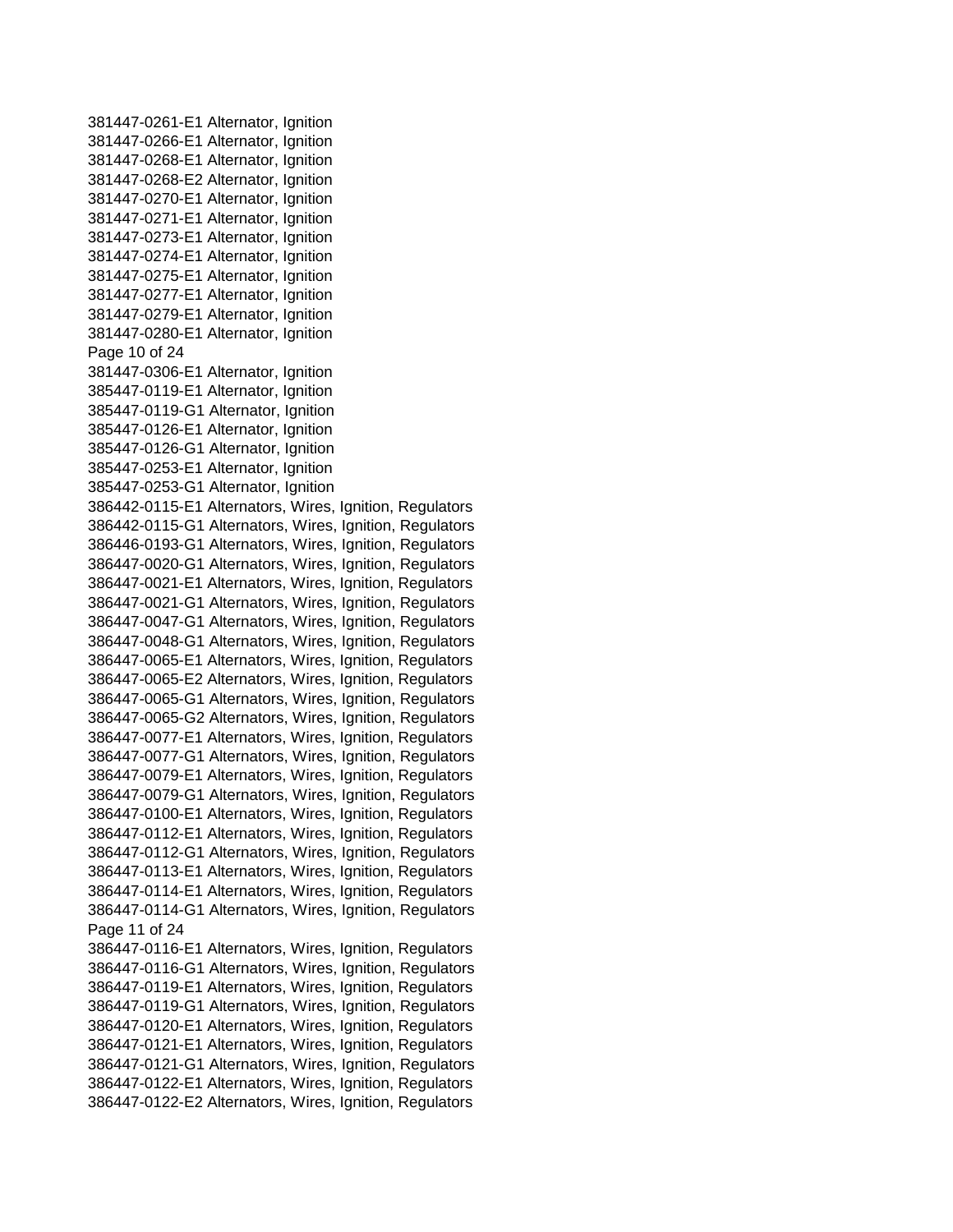386447-0122-G2 Alternators, Wires, Ignition, Regulators 386447-0124-E1 Alternators, Wires, Ignition, Regulators 386447-0124-G1 Alternators, Wires, Ignition, Regulators 386447-0125-E1 Alternators, Wires, Ignition, Regulators 386447-0125-G1 Alternators, Wires, Ignition, Regulators 386447-0127-E1 Alternators, Wires, Ignition, Regulators 386447-0127-G1 Alternators, Wires, Ignition, Regulators 386447-0129-01 Alternators, Wires, Ignition, Regulators 386447-0129-G1 Alternators, Wires, Ignition, Regulators 386447-0131-E1 Alternators, Wires, Ignition, Regulators 386447-0131-G1 Alternators, Wires, Ignition, Regulators 386447-0132-01 Alternators, Wires, Ignition, Regulators 386447-0133-E1 Alternators, Wires, Ignition, Regulators 386447-0133-G1 Alternators, Wires, Ignition, Regulators 386447-0134-01 Alternators, Wires, Ignition, Regulators 386447-0135-E1 Alternators, Wires, Ignition, Regulators 386447-0135-G1 Alternators, Wires, Ignition, Regulators 386447-0136-E1 Alternators, Wires, Ignition, Regulators 386447-0136-G1 Alternators, Wires, Ignition, Regulators 386447-0138-E1 Alternators, Wires, Ignition, Regulators Page 12 of 24 386447-0138-G1 Alternators, Wires, Ignition, Regulators 386447-0139-E1 Alternators, Wires, Ignition, Regulators 386447-0139-G1 Alternators, Wires, Ignition, Regulators 386447-0140-E1 Alternators, Wires, Ignition, Regulators 386447-0140-G1 Alternators, Wires, Ignition, Regulators 386447-0141-E1 Alternators, Wires, Ignition, Regulators 386447-0141-G1 Alternators, Wires, Ignition, Regulators 386447-0142-E1 Alternators, Wires, Ignition, Regulators 386447-0142-G1 Alternators, Wires, Ignition, Regulators 386447-0144-E1 Alternators, Wires, Ignition, Regulators 386447-0144-G1 Alternators, Wires, Ignition, Regulators 386447-0147-E1 Alternators, Wires, Ignition, Regulators 386447-0147-G1 Alternators, Wires, Ignition, Regulators 386447-0148-G1 Alternators, Wires, Ignition, Regulators 386447-0149-E1 Alternators, Wires, Ignition, Regulators 386447-0149-G1 Alternators, Wires, Ignition, Regulators 386447-0150-E1 Alternators, Wires, Ignition, Regulators 386447-0150-G1 Alternators, Wires, Ignition, Regulators 386447-0151-E1 Alternators, Wires, Ignition, Regulators 386447-0151-G1 Alternators, Wires, Ignition, Regulators 386447-0152-E1 Alternators, Wires, Ignition, Regulators 386447-0152-G1 Alternators, Wires, Ignition, Regulators 386447-0153-G1 Alternators, Wires, Ignition, Regulators 386447-0154-G1 Alternators, Wires, Ignition, Regulators 386447-0155-G1 Alternators, Wires, Ignition, Regulators 386447-0156-G1 Alternators, Wires, Ignition, Regulators 386447-0157-G1 Alternators, Wires, Ignition, Regulators 386447-0158-G1 Alternators, Wires, Ignition, Regulators 386447-0159-G1 Alternators, Wires, Ignition, Regulators Page 13 of 24 386447-0160-G1 Alternators, Wires, Ignition, Regulators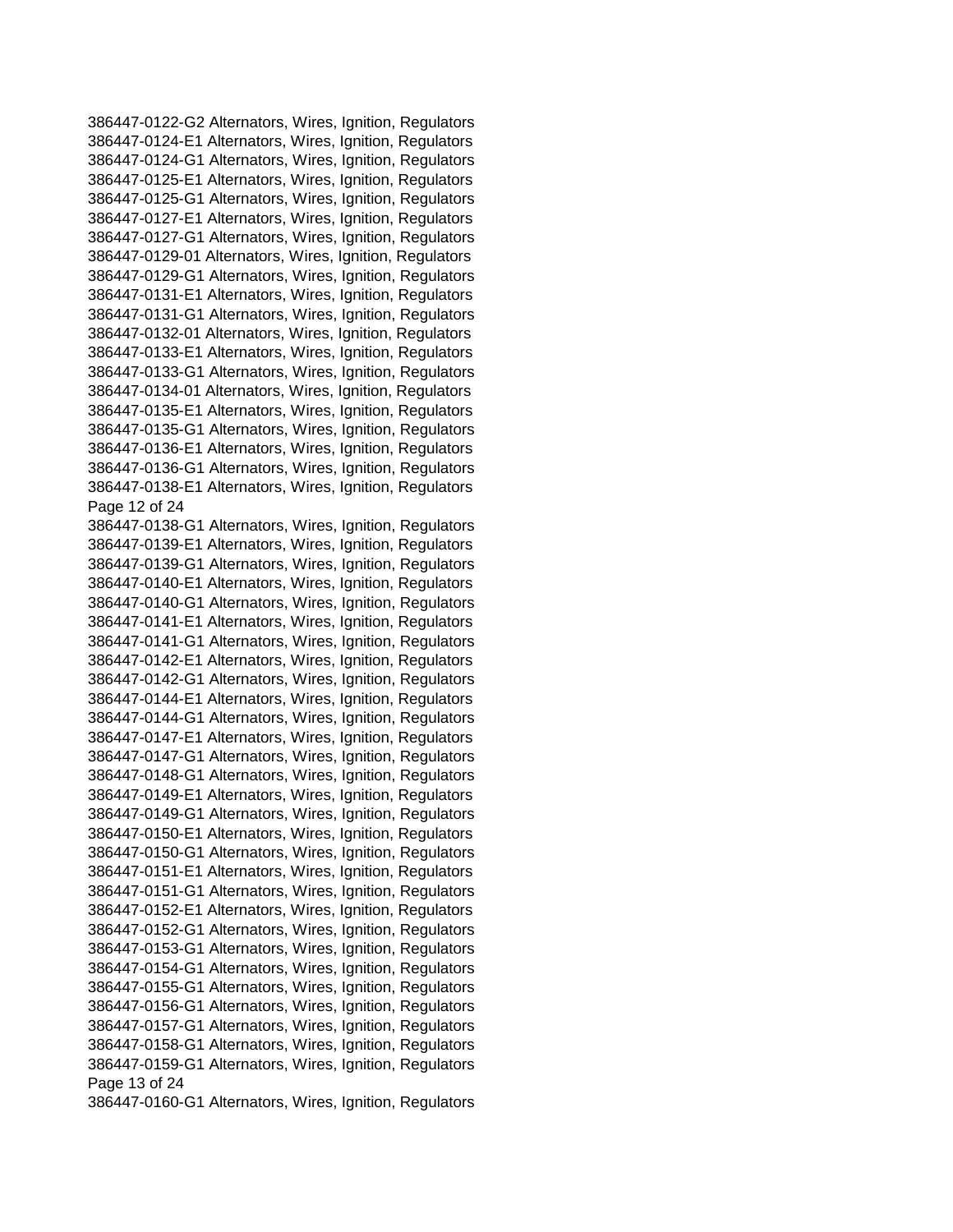386447-0171-E1 Alternators, Wires, Ignition, Regulators 386447-0171-G1 Alternators, Wires, Ignition, Regulators 386447-0172-E1 Alternators, Wires, Ignition, Regulators 386447-0172-G1 Alternators, Wires, Ignition, Regulators 386447-0173-E1 Alternators, Wires, Ignition, Regulators 386447-0173-G1 Alternators, Wires, Ignition, Regulators 386447-0175-E1 Alternators, Wires, Ignition, Regulators 386447-0176-E1 Alternators, Wires, Ignition, Regulators 386447-0176-G1 Alternators, Wires, Ignition, Regulators 386447-0177-E1 Alternators, Wires, Ignition, Regulators 386447-0177-G1 Alternators, Wires, Ignition, Regulators 386447-0179-G1 Alternators, Wires, Ignition, Regulators 386447-0180-E1 Alternators, Wires, Ignition, Regulators 386447-0181-E1 Alternators, Wires, Ignition, Regulators 386447-0181-G1 Alternators, Wires, Ignition, Regulators 386447-0182-E1 Alternators, Wires, Ignition, Regulators 386447-0182-G1 Alternators, Wires, Ignition, Regulators 386447-0183-E1 Alternators, Wires, Ignition, Regulators 386447-0183-G1 Alternators, Wires, Ignition, Regulators 386447-0185-E1 Alternators, Wires, Ignition, Regulators 386447-0185-G1 Alternators, Wires, Ignition, Regulators 386447-0187-G1 Alternators, Wires, Ignition, Regulators 386447-0189-G1 Alternators, Wires, Ignition, Regulators 386447-0190-G1 Alternators, Wires, Ignition, Regulators 386447-0191-G1 Alternators, Wires, Ignition, Regulators 386447-0194-G1 Alternators, Wires, Ignition, Regulators 386447-0195-G1 Alternators, Wires, Ignition, Regulators 386447-0196-G1 Alternators, Wires, Ignition, Regulators Page 14 of 24 386447-0198-G1 Alternators, Wires, Ignition, Regulators 386447-0199-G1 Alternators, Wires, Ignition, Regulators 386447-0201-G1 Alternators, Wires, Ignition, Regulators 472177-0100-E1 Alternator, Ignition, Electric Starter, Controls 473177-0100-E1 Alternator, Ignition, Springs, Electric Starter, Controls 473177-0111-E1 Alternator, Ignition, Springs, Electric Starter, Controls 473177-0112-E1 Alternator, Ignition, Springs, Electric Starter, Controls 473177-0114-E1 Alternator, Ignition, Springs, Electric Starter, Controls 474177-0100-E1 Alternator, Controls, Ignition, Springs 474177-0112-E1 Alternator, Controls, Ignition, Springs 540477-0110-E1 Electric Starter, Alternator, Ignition, Wires 540477-0112-E1 Electric Starter, Alternator, Ignition, Wires 540477-0112-G1 Electric Starter, Alternator, Ignition, Wires 540477-0113-G1 Electric Starter, Alternator, Ignition, Wires 540477-0116-G1 Electric Starter, Alternator, Ignition, Wires 540477-0117-G1 Electric Starter, Alternator, Ignition, Wires 540477-1116-G1 Electric Starter, Alternator, Ignition, Wires 541477-0100-E1 Alternator, Electric Starter, Harness, Ignitions 541477-0111-E1 Alternator, Electric Starter, Harness, Ignitions 541477-0112-E1 Alternator, Electric Starter, Harness, Ignitions 541477-0113-E1 Alternator, Electric Starter, Harness, Ignitions 541477-0114-E1 Alternator, Electric Starter, Harness, Ignitions 541477-0115-E1 Alternator, Electric Starter, Harness, Ignitions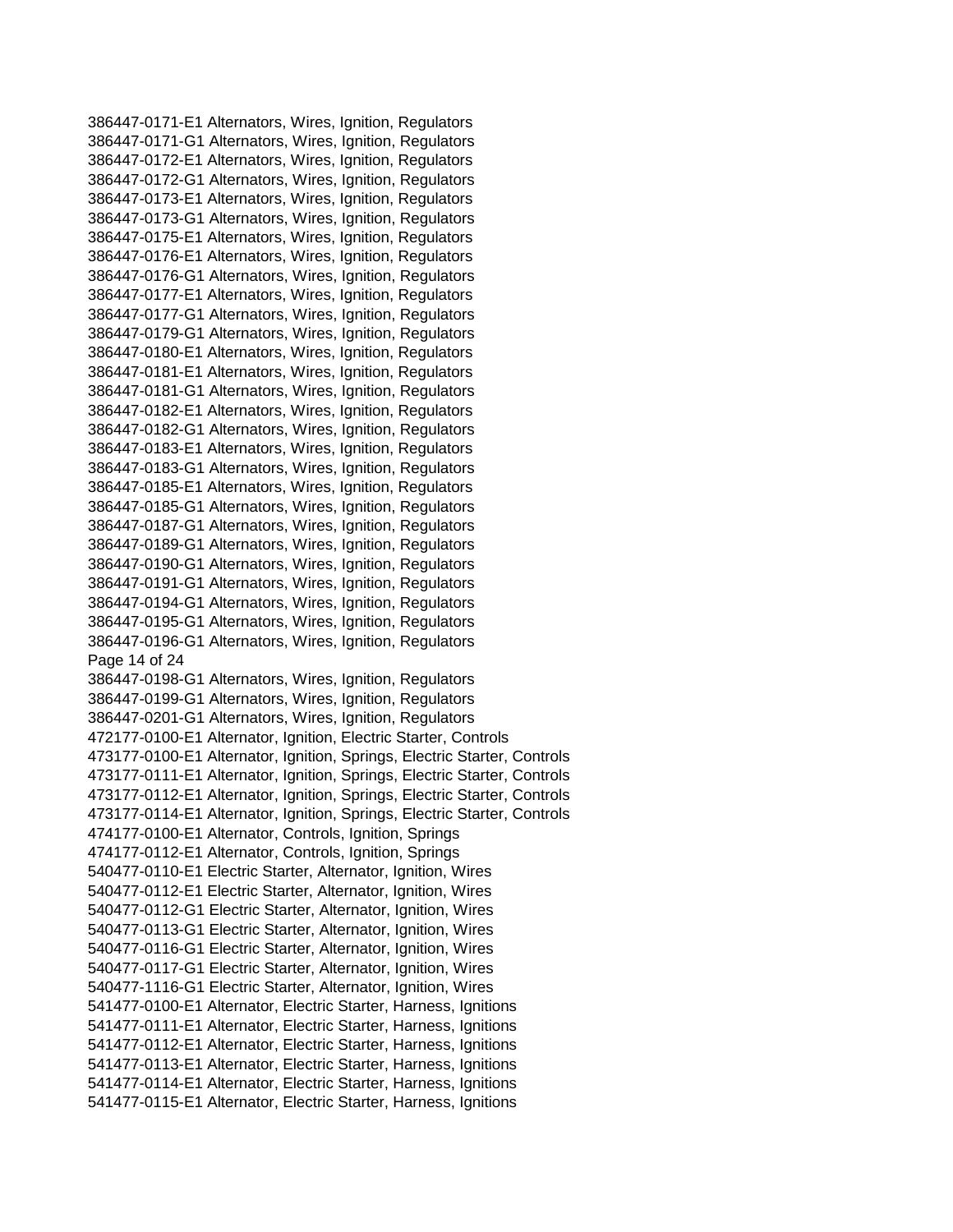541477-0117-E1 Alternator, Electric Starter, Harness, Ignitions 541477-0118-E1 Alternator, Electric Starter, Harness, Ignitions 541477-0120-E1 Alternator, Electric Starter, Harness, Ignitions 541477-0121-E1 Alternator, Electric Starter, Harness, Ignitions 541477-0124-E1 Alternator, Electric Starter, Harness, Ignitions 541477-0125-E1 Alternator, Electric Starter, Harness, Ignitions Page 15 of 24 541477-0126-E1 Alternator, Electric Starter, Harness, Ignitions 541477-1112-E1 Alternator, Electric Starter, Harness, Ignitions 541477-1113-E1 Alternator, Electric Starter, Harness, Ignitions 541477-1115-E1 Alternator, Electric Starter, Harness, Ignitions 541477-1120-E1 Alternator, Electric Starter, Harness, Ignitions 541477-1127-E1 Alternator, Electric Starter, Harness, Ignitions 541477-1129-E1 Alternator, Electric Starter, Harness, Ignitions 541777-0110-E1 Air Guides, Alternator, Starter Motor, Wires 541777-1110-E1 Air Guides, Alternator, Starter Motor, Wires 542477-0100-E1 WIRES, ALTERNATOR, IGNITION 542477-0110-E1 WIRES, ALTERNATOR, IGNITION 542477-0111-E1 WIRES, ALTERNATOR, IGNITION 542477-0112-E1 WIRES, ALTERNATOR, IGNITION 542477-0113-E1 WIRES, ALTERNATOR, IGNITION 542477-0114-E1 WIRES, ALTERNATOR, IGNITION 542477-0115-E1 WIRES, ALTERNATOR, IGNITION 542477-0116-E1 WIRES, ALTERNATOR, IGNITION 542477-0118-E1 WIRES, ALTERNATOR, IGNITION 542477-0120-E1 WIRES, ALTERNATOR, IGNITION 542477-0121-E1 WIRES, ALTERNATOR, IGNITION 542477-0122-E1 WIRES, ALTERNATOR, IGNITION 542477-0123-E1 WIRES, ALTERNATOR, IGNITION 542477-0124-E1 WIRES, ALTERNATOR, IGNITION 542477-0125-E1 WIRES, ALTERNATOR, IGNITION 542477-0127-E1 WIRES, ALTERNATOR, IGNITION 542477-0128-E1 WIRES, ALTERNATOR, IGNITION 542477-1120-E1 WIRES, ALTERNATOR, IGNITION 542477-1121-E1 WIRES, ALTERNATOR, IGNITION 542477-1125-E1 WIRES, ALTERNATOR, IGNITION Page 16 of 24 542477-1127-E1 WIRES, ALTERNATOR, IGNITION 542777-0113-E1 Air Guides, Alternator, Electric Starter, Ignition 542777-1113-E1 Air Guides, Alternator, Electric Starter, Ignition 543277-0078-E1 Muffler, Electric Starter, Alternator, Wires/Ignition 543277-0100-E1 Muffler, Electric Starter, Alternator, Wires/Ignition 543277-0112-01 Muffler, Electric Starter, Alternator, Wires/Ignition 543277-0112-E1 Muffler, Electric Starter, Alternator, Wires/Ignition 543277-0115-E1 Muffler, Electric Starter, Alternator, Wires/Ignition 543277-0117-E1 Muffler, Electric Starter, Alternator, Wires/Ignition 543477-0048-E1 Alternators, Wiring Harnesses, Ignitions, Electric Starter, Key Switch 543477-0065-E1 Alternators, Wiring Harnesses, Ignitions, Electric Starter, Key Switch 543477-0076-E1 Alternators, Wiring Harnesses, Ignitions, Electric Starter, Key Switch 543477-0078-E1 Alternators, Wiring Harnesses, Ignitions, Electric Starter, Key Switch 543477-0079-E1 Alternators, Wiring Harnesses, Ignitions, Electric Starter, Key Switch 543477-0100-E1 Alternators, Wiring Harnesses, Ignitions, Electric Starter, Key Switch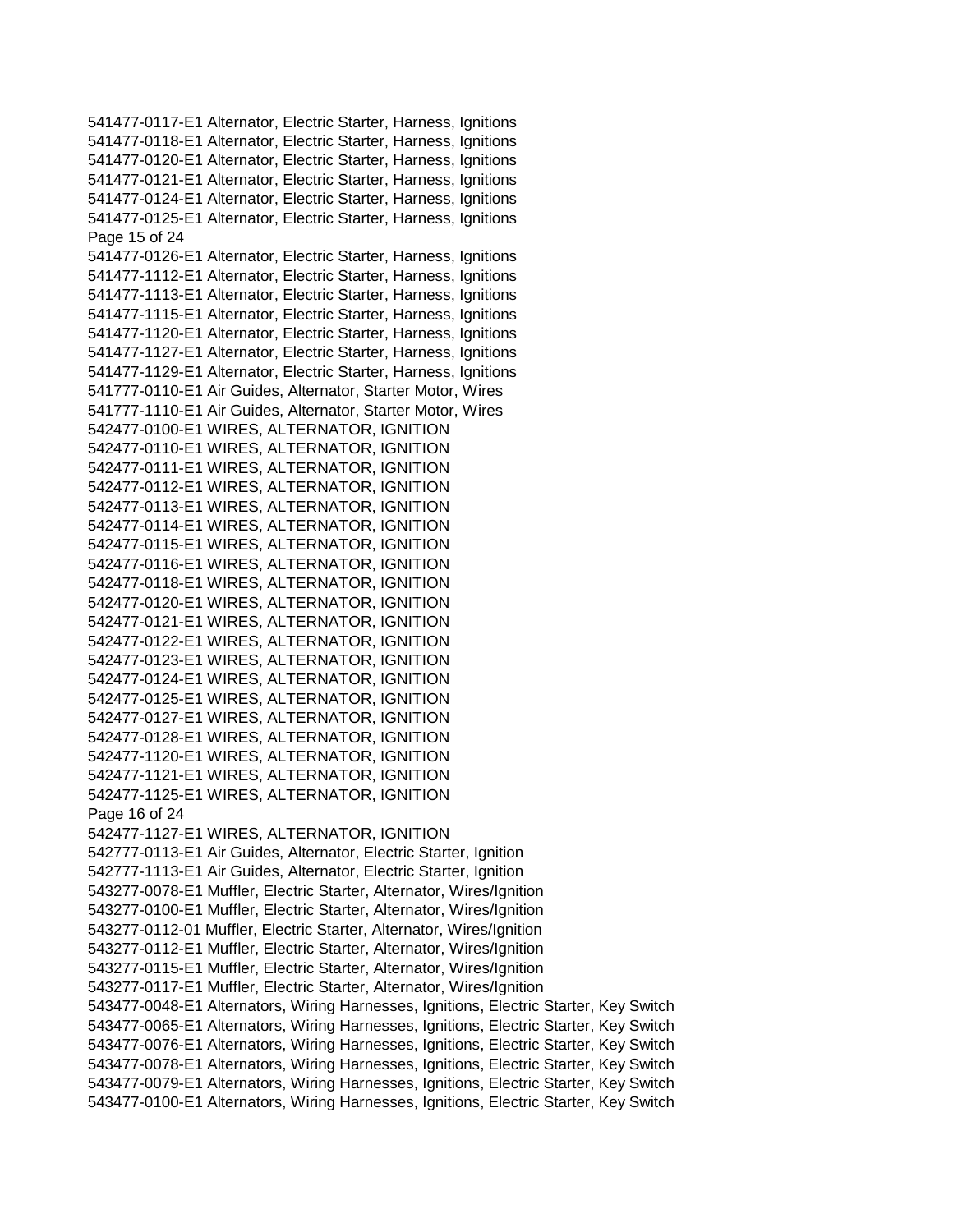543477-0110-E1 Alternators, Wiring Harnesses, Ignitions, Electric Starter, Key Switch 543477-0111-E1 Alternators, Wiring Harnesses, Ignitions, Electric Starter, Key Switch 543477-0112-E1 Alternators, Wiring Harnesses, Ignitions, Electric Starter, Key Switch 543477-0113-E1 Alternators, Wiring Harnesses, Ignitions, Electric Starter, Key Switch 543477-0114-E1 Alternators, Wiring Harnesses, Ignitions, Electric Starter, Key Switch 543477-0115-E1 Alternators, Wiring Harnesses, Ignitions, Electric Starter, Key Switch 543477-0116-E1 Alternators, Wiring Harnesses, Ignitions, Electric Starter, Key Switch 543477-0118-E1 Alternators, Wiring Harnesses, Ignitions, Electric Starter, Key Switch 543477-0119-E1 Alternators, Wiring Harnesses, Ignitions, Electric Starter, Key Switch 543477-0120-E1 Alternators, Wiring Harnesses, Ignitions, Electric Starter, Key Switch 543477-0121-E1 Alternators, Wiring Harnesses, Ignitions, Electric Starter, Key Switch 543477-0122-E1 Alternators, Wiring Harnesses, Ignitions, Electric Starter, Key Switch 543477-0124-E1 Alternators, Wiring Harnesses, Ignitions, Electric Starter, Key Switch 543477-0126-E1 Alternators, Wiring Harnesses, Ignitions, Electric Starter, Key Switch Page 17 of 24 543477-0127-E1 Alternators, Wiring Harnesses, Ignitions, Electric Starter, Key Switch 543477-0128-E1 Alternators, Wiring Harnesses, Ignitions, Electric Starter, Key Switch 543477-0129-E1 Alternators, Wiring Harnesses, Ignitions, Electric Starter, Key Switch 543477-0130-E1 Alternators, Wiring Harnesses, Ignitions, Electric Starter, Key Switch 543477-0131-E1 Alternators, Wiring Harnesses, Ignitions, Electric Starter, Key Switch 543477-0132-E1 Alternators, Wiring Harnesses, Ignitions, Electric Starter, Key Switch 543477-0137-E1 Alternators, Wiring Harnesses, Ignitions, Electric Starter, Key Switch 543477-0138-E1 Alternators, Wiring Harnesses, Ignitions, Electric Starter, Key Switch 543477-0139-E1 Alternators, Wiring Harnesses, Ignitions, Electric Starter, Key Switch 543477-0140-E1 Alternators, Wiring Harnesses, Ignitions, Electric Starter, Key Switch 543477-0141-E1 Alternators, Wiring Harnesses, Ignitions, Electric Starter, Key Switch 543477-0142-E1 Alternators, Wiring Harnesses, Ignitions, Electric Starter, Key Switch 543477-0146-E1 Alternators, Wiring Harnesses, Ignitions, Electric Starter, Key Switch 543477-0147-E1 Alternators, Wiring Harnesses, Ignitions, Electric Starter, Key Switch 543477-0148-E1 Alternators, Wiring Harnesses, Ignitions, Electric Starter, Key Switch 543477-0150-E1 Alternators, Wiring Harnesses, Ignitions, Electric Starter, Key Switch 543477-0151-E1 Alternators, Wiring Harnesses, Ignitions, Electric Starter, Key Switch 543477-0152-E1 Alternators, Wiring Harnesses, Ignitions, Electric Starter, Key Switch 543477-0153-E1 Alternators, Wiring Harnesses, Ignitions, Electric Starter, Key Switch 543477-0154-E1 Alternators, Wiring Harnesses, Ignitions, Electric Starter, Key Switch 543477-0157-E1 Alternators, Wiring Harnesses, Ignitions, Electric Starter, Key Switch 543477-0158-E1 Alternators, Wiring Harnesses, Ignitions, Electric Starter, Key Switch 543477-0159-E1 Alternators, Wiring Harnesses, Ignitions, Electric Starter, Key Switch 543477-0160-E1 Alternators, Wiring Harnesses, Ignitions, Electric Starter, Key Switch 543477-0163-E1 Alternators, Wiring Harnesses, Ignitions, Electric Starter, Key Switch 543477-0164-E1 Alternators, Wiring Harnesses, Ignitions, Electric Starter, Key Switch 543477-0166-E1 Alternators, Wiring Harnesses, Ignitions, Electric Starter, Key Switch 543477-0168-E1 Alternators, Wiring Harnesses, Ignitions, Electric Starter, Key Switch 543477-0169-E1 Alternators, Wiring Harnesses, Ignitions, Electric Starter, Key Switch Page 18 of 24 543477-0171-E1 Alternators, Wiring Harnesses, Ignitions, Electric Starter, Key Switch 543477-1048-E1 Alternators, Wiring Harnesses, Ignitions, Electric Starter, Key Switch 543477-1065-E1 Alternators, Wiring Harnesses, Ignitions, Electric Starter, Key Switch 543477-1076-E1 Alternators, Wiring Harnesses, Ignitions, Electric Starter, Key Switch 543477-1078-E1 Alternators, Wiring Harnesses, Ignitions, Electric Starter, Key Switch 543477-1079-E1 Alternators, Wiring Harnesses, Ignitions, Electric Starter, Key Switch 543477-1110-E1 Alternators, Wiring Harnesses, Ignitions, Electric Starter, Key Switch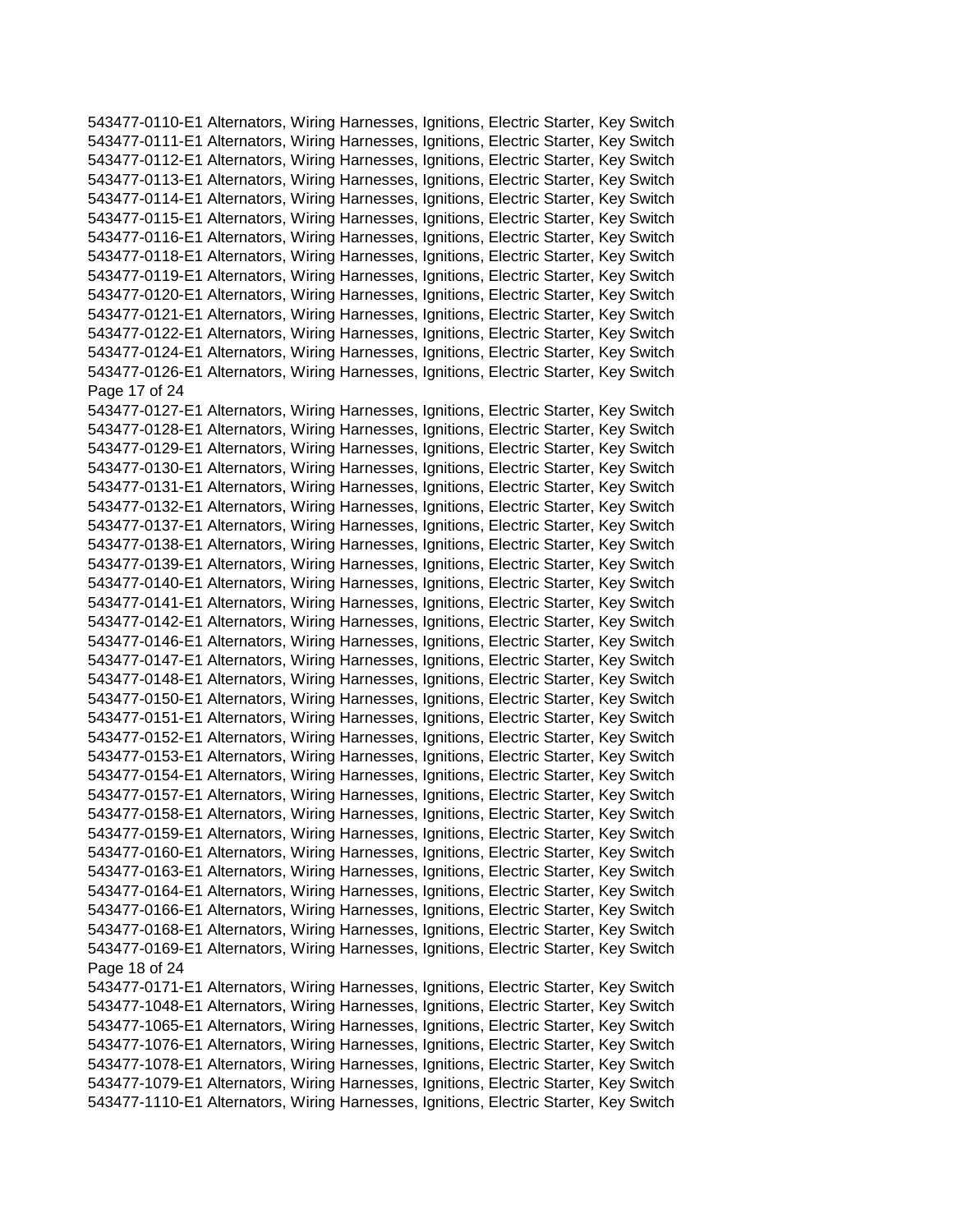543477-1111-E1 Alternators, Wiring Harnesses, Ignitions, Electric Starter, Key Switch 543477-1118-E1 Alternators, Wiring Harnesses, Ignitions, Electric Starter, Key Switch 543477-1121-E1 Alternators, Wiring Harnesses, Ignitions, Electric Starter, Key Switch 543477-1122-E1 Alternators, Wiring Harnesses, Ignitions, Electric Starter, Key Switch 543477-1129-E1 Alternators, Wiring Harnesses, Ignitions, Electric Starter, Key Switch 543477-1131-E1 Alternators, Wiring Harnesses, Ignitions, Electric Starter, Key Switch 543477-1140-E1 Alternators, Wiring Harnesses, Ignitions, Electric Starter, Key Switch 543477-1142-E1 Alternators, Wiring Harnesses, Ignitions, Electric Starter, Key Switch 543477-1146-E1 Alternators, Wiring Harnesses, Ignitions, Electric Starter, Key Switch 543477-1147-E1 Alternators, Wiring Harnesses, Ignitions, Electric Starter, Key Switch 543477-1158-E1 Alternators, Wiring Harnesses, Ignitions, Electric Starter, Key Switch 543477-1159-E1 Alternators, Wiring Harnesses, Ignitions, Electric Starter, Key Switch 543477-1165-E1 Alternators, Wiring Harnesses, Ignitions, Electric Starter, Key Switch 543477-1168-E1 Alternators, Wiring Harnesses, Ignitions, Electric Starter, Key Switch 543477-1169-E1 Alternators, Wiring Harnesses, Ignitions, Electric Starter, Key Switch 543577-0110-E1 Alternator, Regulator, Wires, Controls, Springs, Electric Starter 543777-0100-E1 Controls, Springs, Alternator, Ignition, Wires, Electric Starter 543777-0110-E1 Controls, Springs, Alternator, Ignition, Wires, Electric Starter 543777-0110-E2 Controls, Springs, Alternator, Ignition, Wires, Electric Starter 543777-0120-E1 Controls, Springs, Alternator, Ignition, Wires, Electric Starter 543777-0121-E1 Controls, Springs, Alternator, Ignition, Wires, Electric Starter 543777-0123-E1 Controls, Springs, Alternator, Ignition, Wires, Electric Starter Page 19 of 24 543777-1110-E2 Controls, Springs, Alternator, Ignition, Wires, Electric Starter 543777-1120-E1 Controls, Springs, Alternator, Ignition, Wires, Electric Starter 543777-1121-E1 Controls, Springs, Alternator, Ignition, Wires, Electric Starter 610177-0100-E1 Alternator, Ignition, Flywheel, Starter Motor, Controls, Springs 611177-0100-E1 Controls, Electric Starter, Alternator, Ignition, Governor Springs, Flywheel 611475-0119-E1 Alternator, Electric Starter, Ignition, Wires 611477-0110-E1 Alternator, Electric Starter, Ignition, Wires 611477-0111-E1 Alternator, Electric Starter, Ignition, Wires 611477-0112-E1 Alternator, Electric Starter, Ignition, Wires 611477-0113-E1 Alternator, Electric Starter, Ignition, Wires 611477-0121-E1 Alternator, Electric Starter, Ignition, Wires 611477-0122-E1 Alternator, Electric Starter, Ignition, Wires 611477-0123-E1 Alternator, Electric Starter, Ignition, Wires 611477-1121-E1 Alternator, Electric Starter, Ignition, Wires 612177-0100-E1 Controls, Alternator, Ignition, Flywheel, Governor Spring, Links, Electric Starter 613177-0100-E1 Alternator, Igntion, Flywheel, Starter Motor, Controls, Springs 613177-0112-E1 Alternator, Igntion, Flywheel, Starter Motor, Controls, Springs 613177-0113-E1 Alternator, Igntion, Flywheel, Starter Motor, Controls, Springs 613177-0114-E1 Alternator, Igntion, Flywheel, Starter Motor, Controls, Springs 613177-0115-E1 Alternator, Igntion, Flywheel, Starter Motor, Controls, Springs 613177-0116-E1 Alternator, Igntion, Flywheel, Starter Motor, Controls, Springs 613277-0110-E1 Alternator, Ignition, Electric Starter, Engine Gasket Set, Valve Gasket Set 613477-0035-E1 Alternator, Wires, Electric Starter, Ignition 613477-0038-E1 Alternator, Wires, Electric Starter, Ignition 613477-0048-E1 Alternator, Wires, Electric Starter, Ignition 613477-0076-E1 Alternator, Wires, Electric Starter, Ignition 613477-0078-E1 Alternator, Wires, Electric Starter, Ignition 613477-0079-E1 Alternator, Wires, Electric Starter, Ignition 613477-0100-E1 Alternator, Wires, Electric Starter, Ignition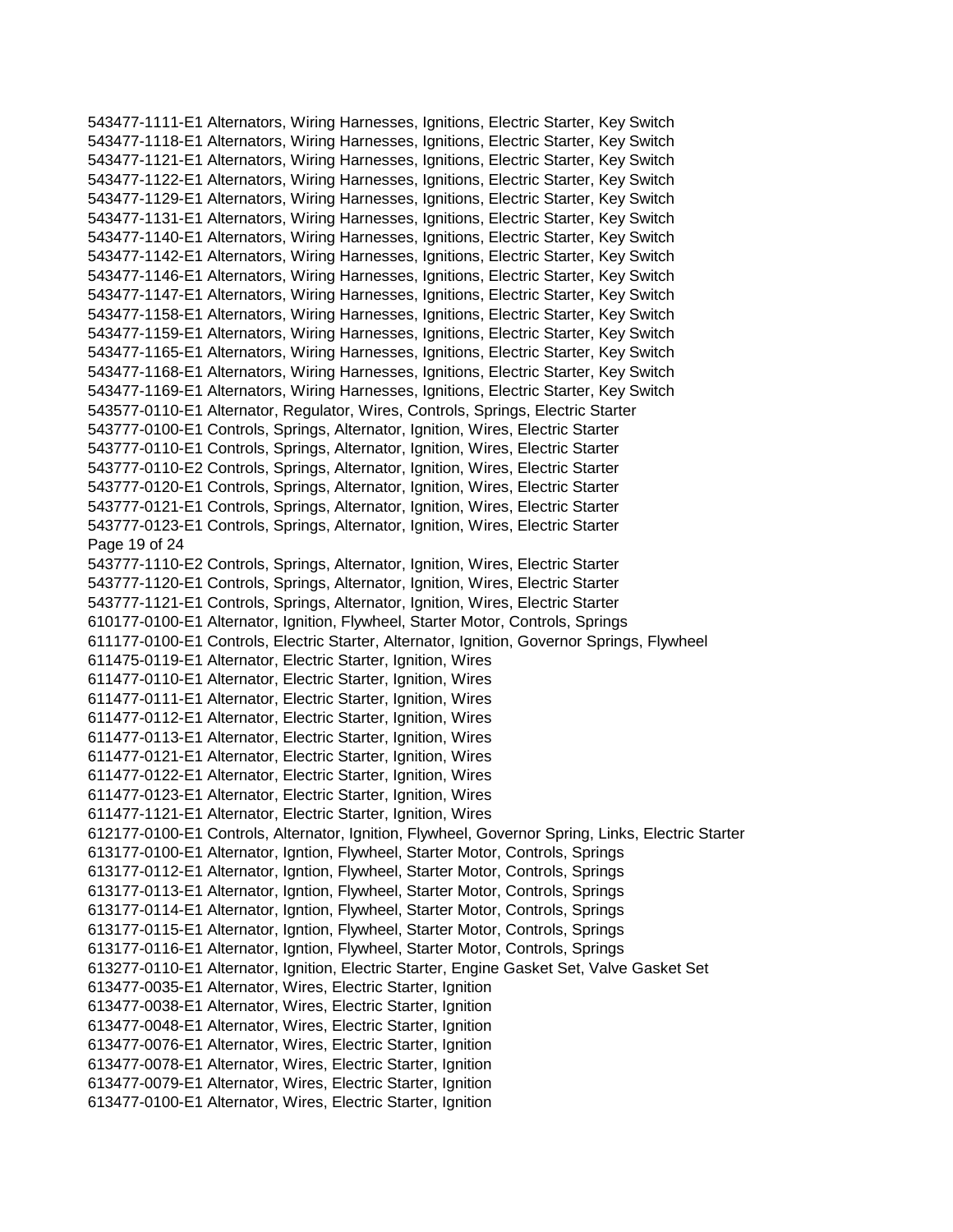## Page 20 of 24 613477-0111-E1 Alternator, Wires, Electric Starter, Ignition 613477-0113-E1 Alternator, Wires, Electric Starter, Ignition 613477-0114-E1 Alternator, Wires, Electric Starter, Ignition 613477-0115-E1 Alternator, Wires, Electric Starter, Ignition 613477-0116-E1 Alternator, Wires, Electric Starter, Ignition 613477-0117-E1 Alternator, Wires, Electric Starter, Ignition 613477-0118-E1 Alternator, Wires, Electric Starter, Ignition 613477-0119-E1 Alternator, Wires, Electric Starter, Ignition 613477-0120-E1 Alternator, Wires, Electric Starter, Ignition 613477-0121-E1 Alternator, Wires, Electric Starter, Ignition 613477-0122-E1 Alternator, Wires, Electric Starter, Ignition 613477-0123-E1 Alternator, Wires, Electric Starter, Ignition 613477-0125-E1 Alternator, Wires, Electric Starter, Ignition 613477-0126-E1 Alternator, Wires, Electric Starter, Ignition 613477-0128-E1 Alternator, Wires, Electric Starter, Ignition 613477-0129-E1 Alternator, Wires, Electric Starter, Ignition 613477-0130-E1 Alternator, Wires, Electric Starter, Ignition 613477-0131-E1 Alternator, Wires, Electric Starter, Ignition 613477-0132-E1 Alternator, Wires, Electric Starter, Ignition 613477-0133-E1 Alternator, Wires, Electric Starter, Ignition 613477-0135-E1 Alternator, Wires, Electric Starter, Ignition 613477-0136-E1 Alternator, Wires, Electric Starter, Ignition 613477-0137-E1 Alternator, Wires, Electric Starter, Ignition 613477-0138-E1 Alternator, Wires, Electric Starter, Ignition 613477-0140-E1 Alternator, Wires, Electric Starter, Ignition 613477-0141-E1 Alternator, Wires, Electric Starter, Ignition 613477-0143-E1 Alternator, Wires, Electric Starter, Ignition 613477-0145-E1 Alternator, Wires, Electric Starter, Ignition 613477-0148-E1 Alternator, Wires, Electric Starter, Ignition Page 21 of 24 613477-0149-E1 Alternator, Wires, Electric Starter, Ignition 613477-0151-E1 Alternator, Wires, Electric Starter, Ignition 613477-0152-E1 Alternator, Wires, Electric Starter, Ignition 613477-0153-E1 Alternator, Wires, Electric Starter, Ignition 613477-0155-E1 Alternator, Wires, Electric Starter, Ignition 613477-0156-E1 Alternator, Wires, Electric Starter, Ignition 613477-0157-E1 Alternator, Wires, Electric Starter, Ignition 613477-0161-E1 Alternator, Wires, Electric Starter, Ignition 613477-0163-E1 Alternator, Wires, Electric Starter, Ignition 613477-0164-E1 Alternator, Wires, Electric Starter, Ignition 613477-0165-E1 Alternator, Wires, Electric Starter, Ignition 613477-0166-E1 Alternator, Wires, Electric Starter, Ignition 613477-0168-E1 Alternator, Wires, Electric Starter, Ignition 613477-0169-E1 Alternator, Wires, Electric Starter, Ignition 613477-0171-E1 Alternator, Wires, Electric Starter, Ignition 613477-0172-E1 Alternator, Wires, Electric Starter, Ignition 613477-0173-E1 Alternator, Wires, Electric Starter, Ignition 613477-0174-E1 Alternator, Wires, Electric Starter, Ignition 613477-0175-E1 Alternator, Wires, Electric Starter, Ignition 613477-0177-E1 Alternator, Wires, Electric Starter, Ignition 613477-0178-E1 Alternator, Wires, Electric Starter, Ignition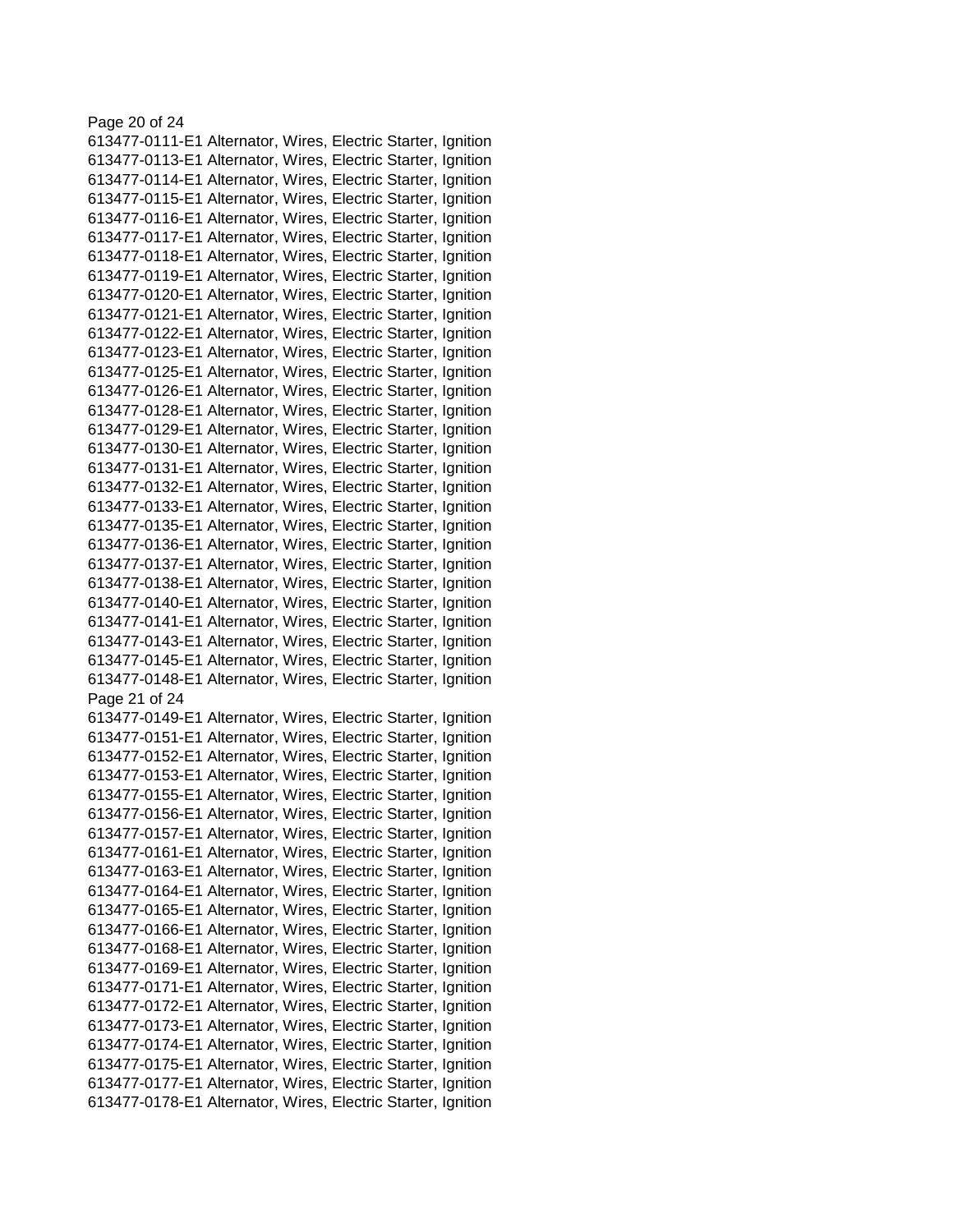613477-0182-E1 Alternator, Wires, Electric Starter, Ignition 613477-0183-E1 Alternator, Wires, Electric Starter, Ignition 613477-0184-E1 Alternator, Wires, Electric Starter, Ignition 613477-0186-E1 Alternator, Wires, Electric Starter, Ignition 613477-0187-E1 Alternator, Wires, Electric Starter, Ignition 613477-0188-E1 Alternator, Wires, Electric Starter, Ignition 613477-0189-E1 Alternator, Wires, Electric Starter, Ignition 613477-0192-E1 Alternator, Wires, Electric Starter, Ignition Page 22 of 24 613477-0193-E1 Alternator, Wires, Electric Starter, Ignition 613477-0193-E2 Alternator, Wires, Electric Starter, Ignition 613477-0194-E1 Alternator, Wires, Electric Starter, Ignition 613477-0194-E2 Alternator, Wires, Electric Starter, Ignition 613477-0196-E1 Alternator, Wires, Electric Starter, Ignition 613477-0198-E1 Alternator, Wires, Electric Starter, Ignition 613477-1035-E1 Alternator, Wires, Electric Starter, Ignition 613477-1038-E1 Alternator, Wires, Electric Starter, Ignition 613477-1048-E1 Alternator, Wires, Electric Starter, Ignition 613477-1076-E1 Alternator, Wires, Electric Starter, Ignition 613477-1079-E1 Alternator, Wires, Electric Starter, Ignition 613477-1111-E1 Alternator, Wires, Electric Starter, Ignition 613477-1115-E1 Alternator, Wires, Electric Starter, Ignition 613477-1117-E1 Alternator, Wires, Electric Starter, Ignition 613477-1118-E1 Alternator, Wires, Electric Starter, Ignition 613477-1121-E1 Alternator, Wires, Electric Starter, Ignition 613477-1126-E1 Alternator, Wires, Electric Starter, Ignition 613477-1129-E1 Alternator, Wires, Electric Starter, Ignition 613477-1133-E1 Alternator, Wires, Electric Starter, Ignition 613477-1137-E1 Alternator, Wires, Electric Starter, Ignition 613477-1145-E1 Alternator, Wires, Electric Starter, Ignition 613477-1153-E1 Alternator, Wires, Electric Starter, Ignition 613477-1157-E1 Alternator, Wires, Electric Starter, Ignition 613477-1161-E1 Alternator, Wires, Electric Starter, Ignition 613477-1165-E1 Alternator, Wires, Electric Starter, Ignition 613477-1166-E1 Alternator, Wires, Electric Starter, Ignition 613477-1168-E1 Alternator, Wires, Electric Starter, Ignition 613477-1169-E1 Alternator, Wires, Electric Starter, Ignition 613477-1175-E1 Alternator, Wires, Electric Starter, Ignition Page 23 of 24 613477-1177-E1 Alternator, Wires, Electric Starter, Ignition 613477-1178-E1 Alternator, Wires, Electric Starter, Ignition 613477-1180-E1 Alternator, Wires, Electric Starter, Ignition 613477-1182-E1 Alternator, Wires, Electric Starter, Ignition 613477-1184-E1 Alternator, Wires, Electric Starter, Ignition 613477-1186-E1 Alternator, Wires, Electric Starter, Ignition 613477-1189-E1 Alternator, Wires, Electric Starter, Ignition 613477-1192-E1 Alternator, Wires, Electric Starter, Ignition 613477-1193-E1 Alternator, Wires, Electric Starter, Ignition 613477-1199-E1 Alternator, Wires, Electric Starter, Ignition 613477-1200-E1 Alternator, Wires, Electric Starter, Ignition 613477-1201-E1 Alternator, Wires, Electric Starter, Ignition 613477-1202-E1 Alternator, Wires, Electric Starter, Ignition